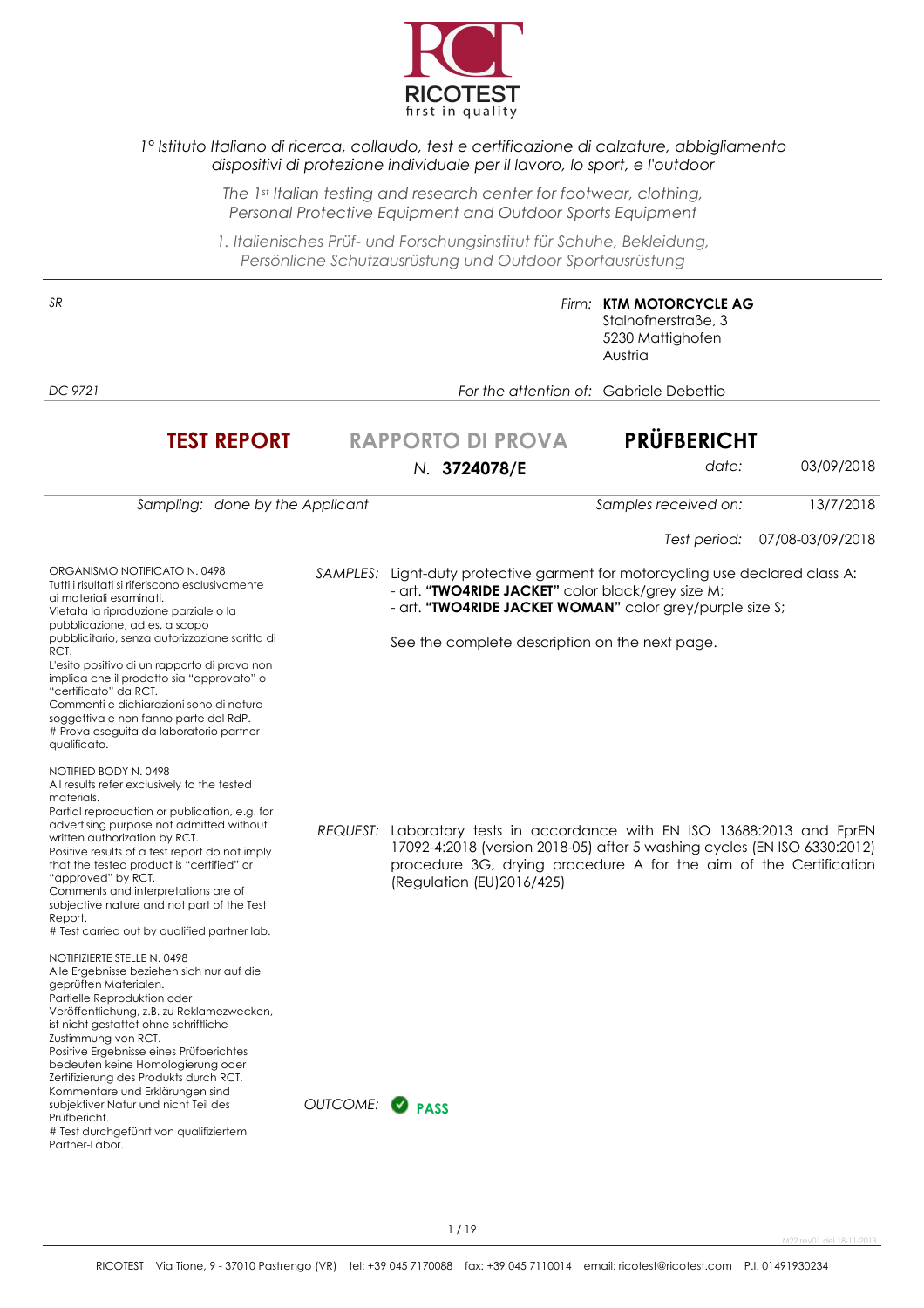

*N.* **3724078/E** *date:* 03/09/2018

NOTE:

Partial report – it does not contain the results of the following components, which have been previously tested:

- material "1a" Report n.3703006/E material 2 for tear strength and DAM;
- material "2a" Report n.364728/E material 3 for tear strength and DAM;
- material "3" Report n.3714043/E material 4 for tear strength and DAM;
- material "8" Report n.3714043 material 5 for tear strength and Report n.362003.01/E for pH and azo;
- material "9" Report n.362003.01/E material 10 for pH and azo;
- material "10" Report n.362003.01/E material 8 for pH and azo;
- material "12" Report n.362003.01/E material 9 for pH and azo;

Description:

article: **"TWO4RIDE JACKET"** color black/grey size M;

external side:

- black fabric "Reinforcement Filltex #4311 PU2 DWR US\$5.30/Y FOB KOREA" **(1a)** sewn on material "2";
- black stretch knitted fleece "FY15099-28" **(2a)**;
- gray stretch knitted fleece "FY15099-28" **(2b)**;

internal side:

- orange fabric "FY-1011 P/D" **(5)**;
- black felt "180G ALOVA AGAIST PEEING/BLK" **(6)**;
- black fabric "#1206 330D TASLAN" **(7)**;
- black perforated knitting "POLY 11:1 MESH" **(8);**
- orange knitting "CH-1068 FABRIC" **(10)**;
- orange tape "READY TO RACE" **(11)**;
- black fabric "210T TAFFETA P/D" **(12)**;

main fastening ystem:

- by means of a metallic zipper and Velcro;
- sleeve and wrist closure:
- by means of Velcro **(4)**;

external pockets:

- black felt "180G ALOVA AGAIST PEEING/BLK" **(6)** with metallic zip closure;
- internal pockets:
- black fabric "#1206 330D TASLAN" **(7)** with metallic zip closure;

protectors pocket:

- for shoulder and elbow pockets: black perforated knitting "POLY 11:1 MESH" **(8)** with Velcro closure;

- for back protector pocket: black perforated knitting "POLY 11:1 MESH" **(8)** and black stretch knitting "PKT MOCK-UP" **(9)**  with Velcro closure;

vents:

- black knitting "P2M 320 MESH/BLK" **(3)** with metallic zip closure;

#### article: **"TWO4RIDE JACKET WOMAN"** color grey/purple size S;

it differs from the model **"TWO4RIDE JACKET"** color black/grey size M in the following features: external side:

- gray fabric "Reinforcement Filltex #4311 PU2 DWR US\$5.30/Y FOB KOREA" **(1b)** sewn on material "2";

- gray stretch knitted fleece "FY15099-28" **(2b)**;

- purple stretch knitted fleece "FY15099-28" **(2c)**;

protectors inserted in the garment:

- shoulder protector:

- **YF602** company YF PROTECTOR;
- elbow protector • **YF603** company YF PROTECTOR;

- back protector
	- **"SCL (X)\* 19"** company SAS TEC;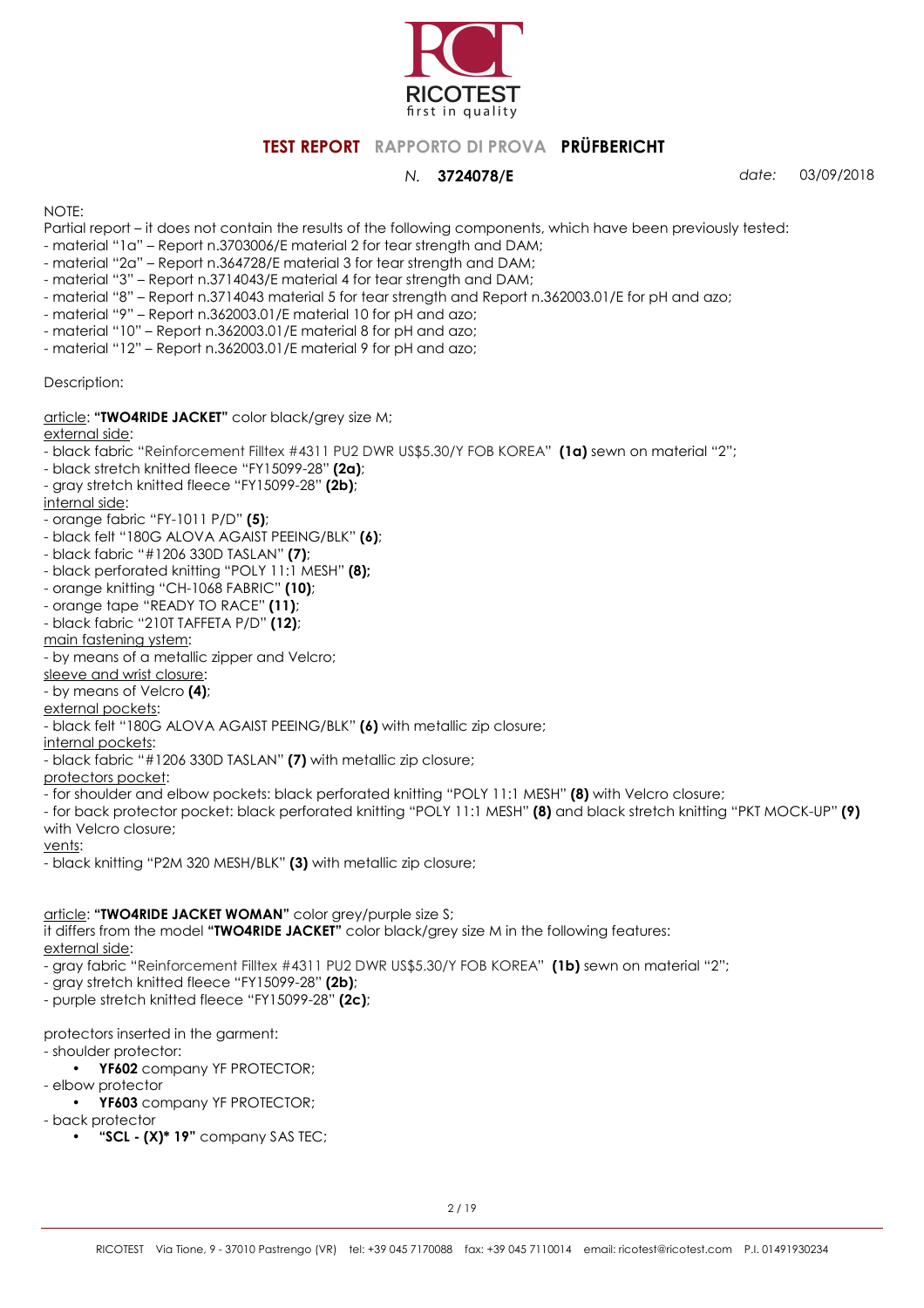

*N.* **3724078/E** *date:* 03/09/2018

The combinations for the impact abrasion tests:

A) 1+2+8 (zone 1-2-3); B) 2+8 (zone 2-3); C) 2 (zone 2-3); D) 2+6 (zone 2-3); E) 2+9 (zone 2-3); F) 3 (vents, zone 3);

The seams externally identified in the garment ("SSS") are the followings ( "//" means " stitched"): a) 2//2 - Flat-seam, single stitching- with covered safety stitching (zone 2-3);

The seams identified in the protector pocket material are the followings ( "//" means " stitched"): b) 8//8 - Outside-seam, double stitching (protector pocket material);

c) 8//9 - Flat-seam "folded", single stitching (protector pocket material);

d) 8//8 - Flat-seam "folded", single stitching (protector pocket material);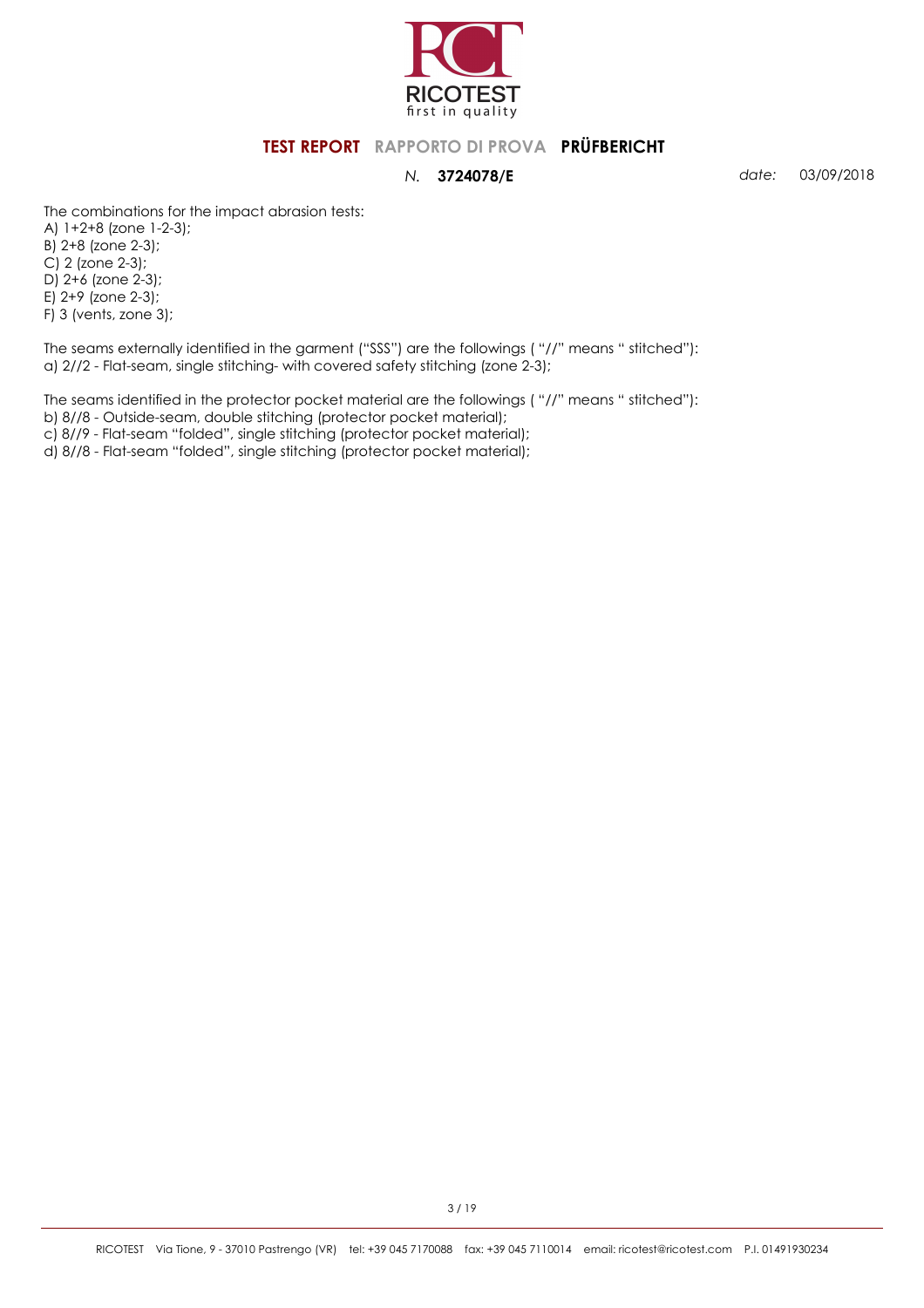

| <b>References</b>                       | <b>Tests</b>                                                                                                                                                                                                                                                                                                                                  | Measuring<br>unit | <b>Requirements</b>                                                                                                                                                                                                                                    | <b>Results</b>                                                              |
|-----------------------------------------|-----------------------------------------------------------------------------------------------------------------------------------------------------------------------------------------------------------------------------------------------------------------------------------------------------------------------------------------------|-------------------|--------------------------------------------------------------------------------------------------------------------------------------------------------------------------------------------------------------------------------------------------------|-----------------------------------------------------------------------------|
| <b>EN ISO</b><br>13688:2013             | Protective clothing - general<br>requirements                                                                                                                                                                                                                                                                                                 |                   |                                                                                                                                                                                                                                                        |                                                                             |
| 4.2                                     | Innocuousness                                                                                                                                                                                                                                                                                                                                 |                   | Materials shall not<br>adversely affect the<br>health or hygiene of<br>the user, materials shall<br>not release substances<br>generally know to be<br>toxic, carcinogenic,<br>mutagenic, allergenic,<br>toxic to reproduction<br>or otherwise harmful. | pass                                                                        |
| 4.2/c<br>ISO 4045:2018<br>ISO 3071:2005 | pH<br>- leather<br>- other materials<br>Material 1a<br>$\bullet$<br>Material 2a<br>$\bullet$<br>Material 2b<br>$\bullet$<br><b>Material 3</b><br>$\bullet$<br>Material 4<br>$\bullet$<br>Material 5<br>$\bullet$<br>Material 6<br>$\bullet$<br>Material 7<br>$\bullet$<br>Material 11<br>$\bullet$<br>Material 1b<br>$\bullet$<br>Material 2c |                   | $> 3.5$ and $< 9.5$                                                                                                                                                                                                                                    | 7,2<br>7,0<br>7,1<br>$7,0$<br>7,5<br>7,6<br>7,6<br>7,2<br>7,2<br>6,8<br>6,9 |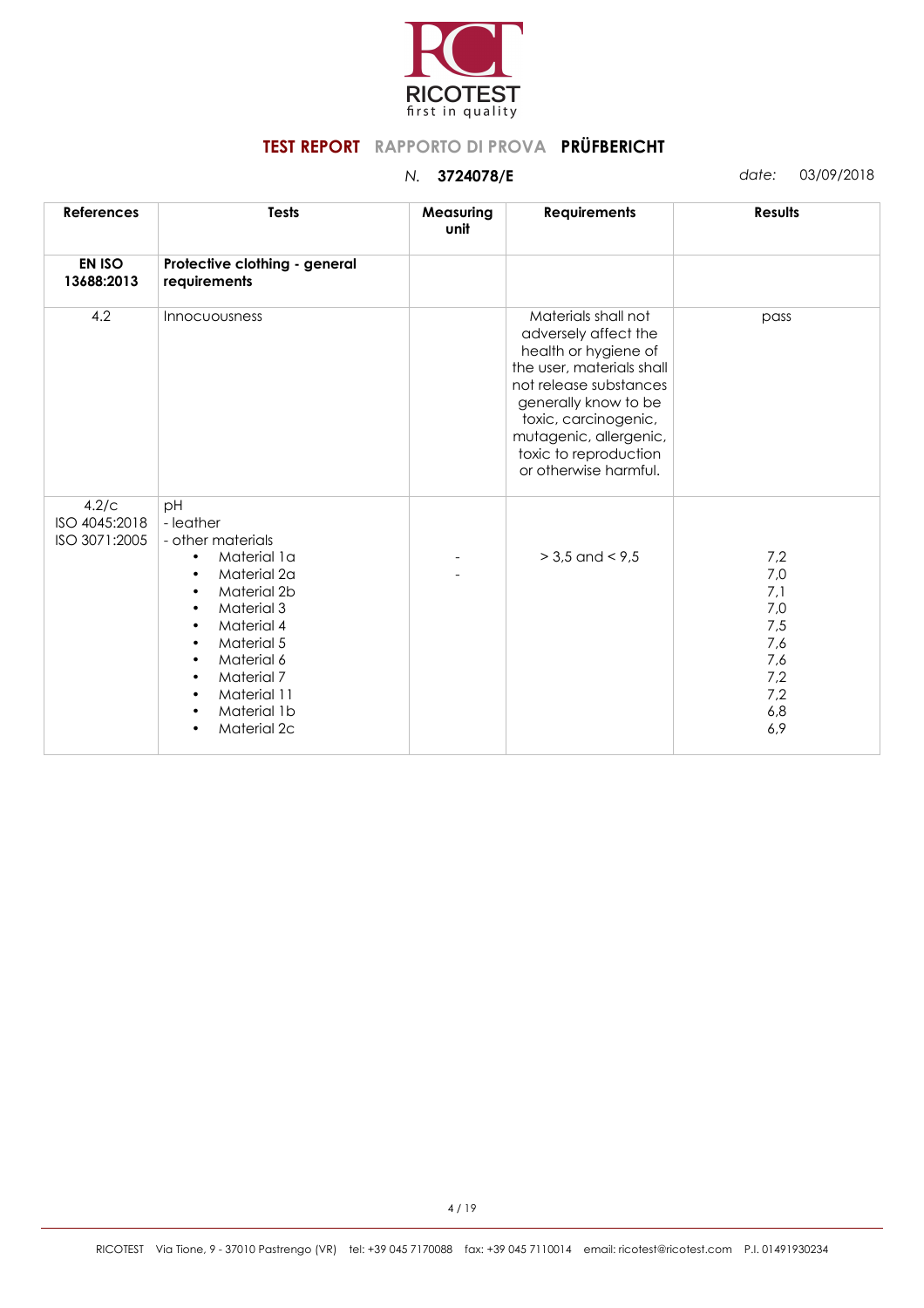

| <b>References</b> | <b>Tests</b>                                | Measuring<br>unit | <b>Requirements</b> | <b>Results</b> |           |
|-------------------|---------------------------------------------|-------------------|---------------------|----------------|-----------|
| 4.2/d             | Azo colorants content:                      | mg/kg             | absent              | material:      |           |
| UNI EN ISO        |                                             |                   | $\approx$ 30 mg/kg) | $1a+2a+2b+3$   | $4+5+6+7$ |
| 17234-1:2015#     | 4-aminobiphenyl<br>1.                       |                   |                     | < 5            | < 5       |
| leather           | Benzidine<br>2.                             |                   |                     | < 5            | < 5       |
|                   | 3.<br>4-chloro-o-toluidine                  |                   |                     | < 5            | < 5       |
| UNI EN            | 4.<br>2-naphtylamine                        |                   |                     | < 5            | < 5       |
| 14362-1:2017#     | 4-chloroaniline<br>5.                       |                   |                     | < 5            | $< 5\,$   |
| textile           | 2,4-diaminoanisole<br>6.                    |                   |                     | < 5            | < 5       |
|                   | 7.<br>4,4'diaminodiphenylmethane            |                   |                     | < 5            | < 5       |
|                   | 3-3'-dichloro benzidine<br>8.               |                   |                     | < 5            | < 5       |
|                   | 9.<br>3,3'-dimethoxy benzidine              |                   |                     | < 5            | $< 5\,$   |
|                   | 10.<br>3,3'-dimethyl benzidine              |                   |                     | < 5            | < 5       |
|                   | 11.<br>4,4'-methylenedi-o-toluidine         |                   |                     | < 5            | $< 5\,$   |
|                   | 12.<br>p-cresidine                          |                   |                     | < 5            | $< 5\,$   |
|                   | 13. 4,4'-mehylene-bis-(2-<br>chloroaniline) |                   |                     | < 5            | $< 5\,$   |
|                   | 14. 4,4'-oxydianiline                       |                   |                     | < 5            | < 5       |
|                   | 15. 4,4'-thiodianiline                      |                   |                     | < 5            | < 5       |
|                   | 16. o-toluidine                             |                   |                     | < 5            | < 5       |
|                   | 17. 2,4-toluenediamine                      |                   |                     | < 5            | $< 5\,$   |
|                   | 18. 2,4,5-trimethylaniline                  |                   |                     | < 5            | < 5       |
|                   | 19. o-aminoazotoluene                       |                   |                     | < 5            | $< 5\,$   |
|                   | 20.<br>5-nitro-o-toluidine                  |                   |                     | < 5            | < 5       |
|                   | 21.<br>4-aminoazobenzene                    |                   |                     | < 5            | < 5       |
|                   | 22.<br>o-anisidine                          |                   |                     | < 5            | < 5       |
|                   | 23. 2,4 xylidine                            |                   |                     | < 5            | < 5       |
|                   | 24. 2,6 xylidine                            |                   |                     | < 5            | < 5       |
|                   |                                             |                   |                     |                |           |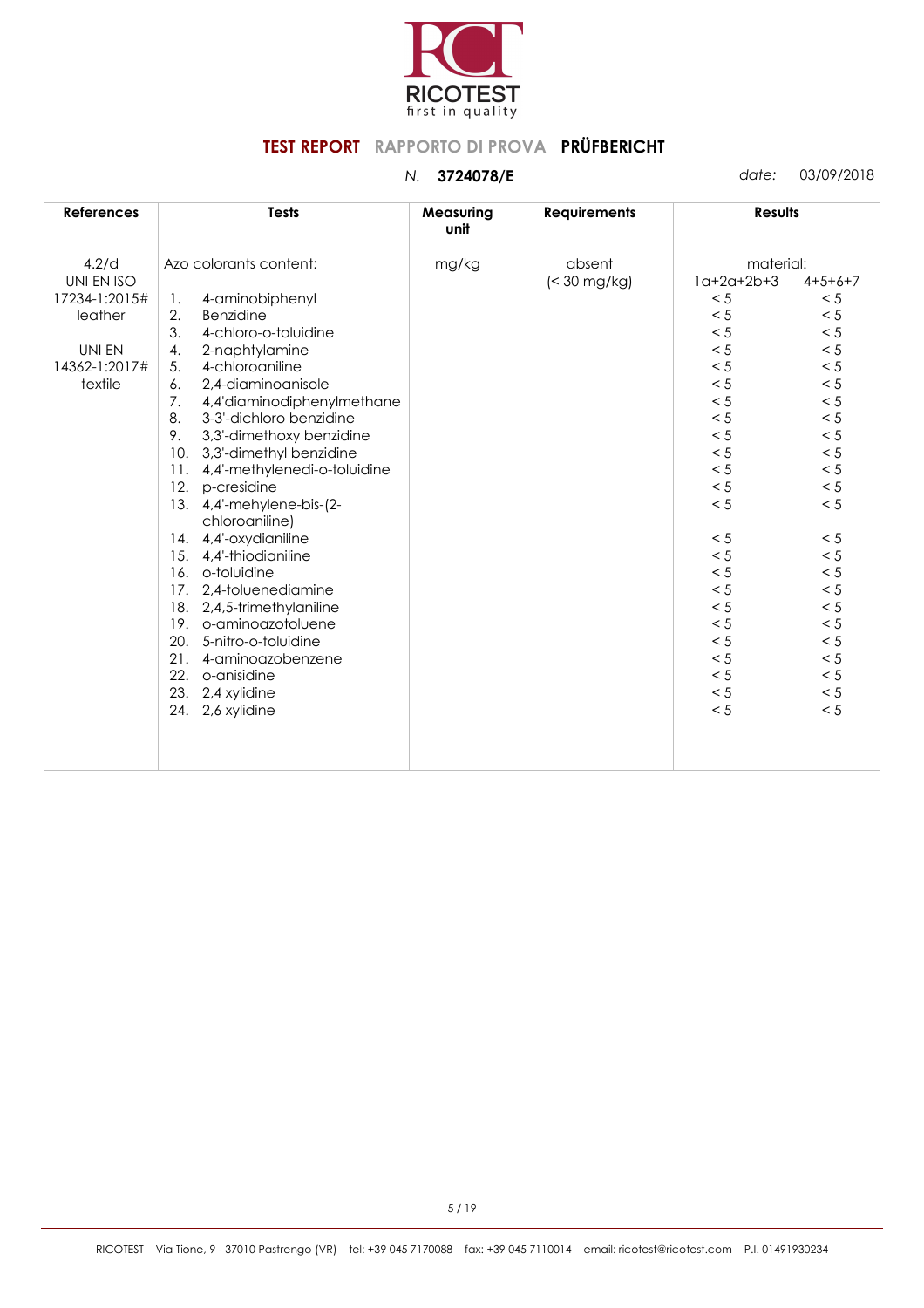

*N.* **3724078/E** *date:* 03/09/2018

| <b>References</b>                                                                     | <b>Tests</b>                                                                                                                                                                                                                                                                                                                                                                                                                                                                                                                                                                                                                                                                                 | Measuring<br>unit | <b>Requirements</b>                                                                                                                                                                                                                                                                                                                      | <b>Results</b>                                                                                                                                                                                  |
|---------------------------------------------------------------------------------------|----------------------------------------------------------------------------------------------------------------------------------------------------------------------------------------------------------------------------------------------------------------------------------------------------------------------------------------------------------------------------------------------------------------------------------------------------------------------------------------------------------------------------------------------------------------------------------------------------------------------------------------------------------------------------------------------|-------------------|------------------------------------------------------------------------------------------------------------------------------------------------------------------------------------------------------------------------------------------------------------------------------------------------------------------------------------------|-------------------------------------------------------------------------------------------------------------------------------------------------------------------------------------------------|
| 4.2/d<br>UNI EN ISO<br>17234-1:2015#<br>leather<br>UNI EN<br>14362-1:2017#<br>textile | Azo colorants content:<br>1. 4-aminobiphenyl<br>2.<br>Benzidine<br>3.<br>4-chloro-o-toluidine<br>2-naphtylamine<br>4.<br>5.<br>4-chloroaniline<br>2.4-diaminoanisole<br>6.<br>4,4'diaminodiphenylmethane<br>7.<br>8.<br>3-3'-dichloro benzidine<br>9.<br>3,3'-dimethoxy benzidine<br>10. 3,3'-dimethyl benzidine<br>11. 4,4'-methylenedi-o-toluidine<br>12. p-cresidine<br>13. 4,4'-mehylene-bis-(2-<br>chloroaniline)<br>14. 4,4'-oxydianiline<br>15. 4,4'-thiodianiline<br>16. o-toluidine<br>17. 2,4-toluenediamine<br>18. 2,4,5-trimethylaniline<br>19. o-aminoazotoluene<br>20. 5-nitro-o-toluidine<br>21. 4-aminoazobenzene<br>22. o-anisidine<br>23. 2,4 xylidine<br>24. 2,6 xylidine | mg/kg             | absent<br>$\approx$ 30 mg/kg)                                                                                                                                                                                                                                                                                                            | material:<br>$11+1b+2c$<br>< 5<br>< 5<br>< 5<br>< 5<br>< 5<br>< 5<br>< 5<br>< 5<br>< 5<br>< 5<br>< 5<br>< 5<br>< 5<br>< 5<br>< 5<br>< 5<br>< 5<br>< 5<br>< 5<br>< 5<br>< 5<br>< 5<br>< 5<br>< 5 |
| 4.3<br>$4.3.1 - 4.3.2 -$<br>4.3.3                                                     | Design                                                                                                                                                                                                                                                                                                                                                                                                                                                                                                                                                                                                                                                                                       |                   | The design should<br>facilitate its correct<br>positioning on the user<br>and should ensure that<br>it remains in place<br>during the course of<br>work, ensuring that no<br>parts of the body get<br>uncovered by<br>expected movements<br>by the wearer. When<br>two or more items are<br>worn together, they<br>should be compatible. | pass                                                                                                                                                                                            |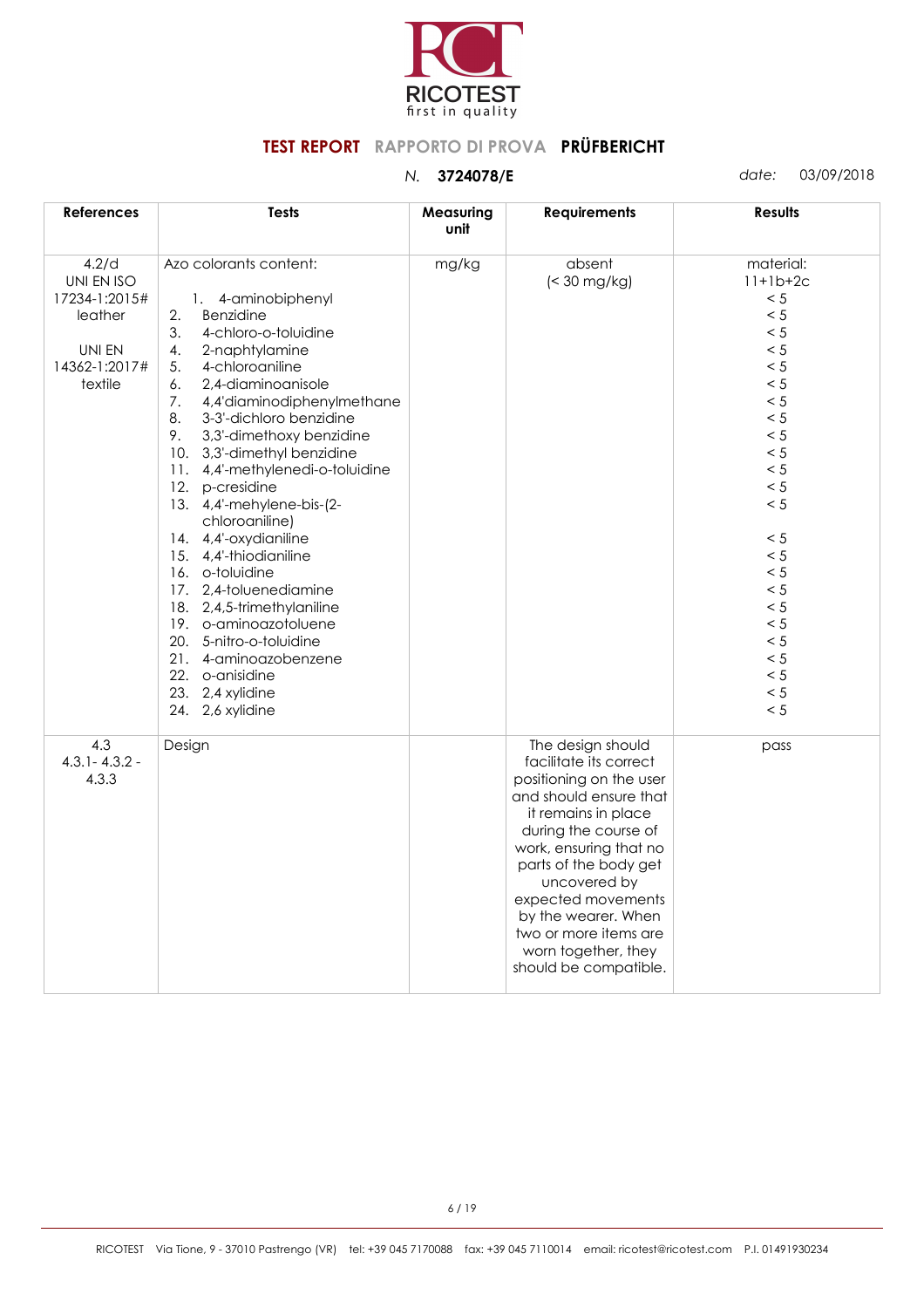

| <b>References</b>                 | <b>Tests</b>                                                                                                                            | Measuring<br>unit | <b>Requirements</b> | <b>Results</b> |
|-----------------------------------|-----------------------------------------------------------------------------------------------------------------------------------------|-------------------|---------------------|----------------|
| 4.4<br>$4.4.1 - 4.4.2$<br>Annex C | Comfort<br>Clothing:                                                                                                                    |                   |                     |                |
|                                   | - should provide a level of comfort<br>consistent with the level of<br>protection against hazard which is<br>provided;                  |                   | pass                | pass           |
|                                   | - should not have rough, sharp or<br>hard surfaces that irritate or injure<br>the user;                                                 |                   | pass                | pass           |
|                                   | - should not be so tight, loose<br>and/or heavy so that it restricts<br>normal movements:                                               |                   | pass                | pass           |
|                                   | - should not be so tight that blood<br>flow and deep breathing are<br>restricted;                                                       |                   | pass                | pass           |
|                                   | - allows the following movements:<br>standing, sitting, walking, stair<br>climbing, raising both hands above<br>the head, bending over; |                   | pass                | pass           |
|                                   | - should not be so loose that it flaps<br>about or moves independently<br>and inconveniently;                                           |                   | pass                | pass           |
|                                   | - should not be points at which<br>unexpected and unintended gaps<br>open up between or within<br>components of the clothing;           |                   | pass                | pass           |
|                                   | - should not cause any<br>unreasonable restriction of<br>movement at any joint;                                                         |                   | pass                | pass           |
|                                   | - putting on and removing other<br>items of PPE should be possible<br>without difficulty.                                               |                   | pass                | pass           |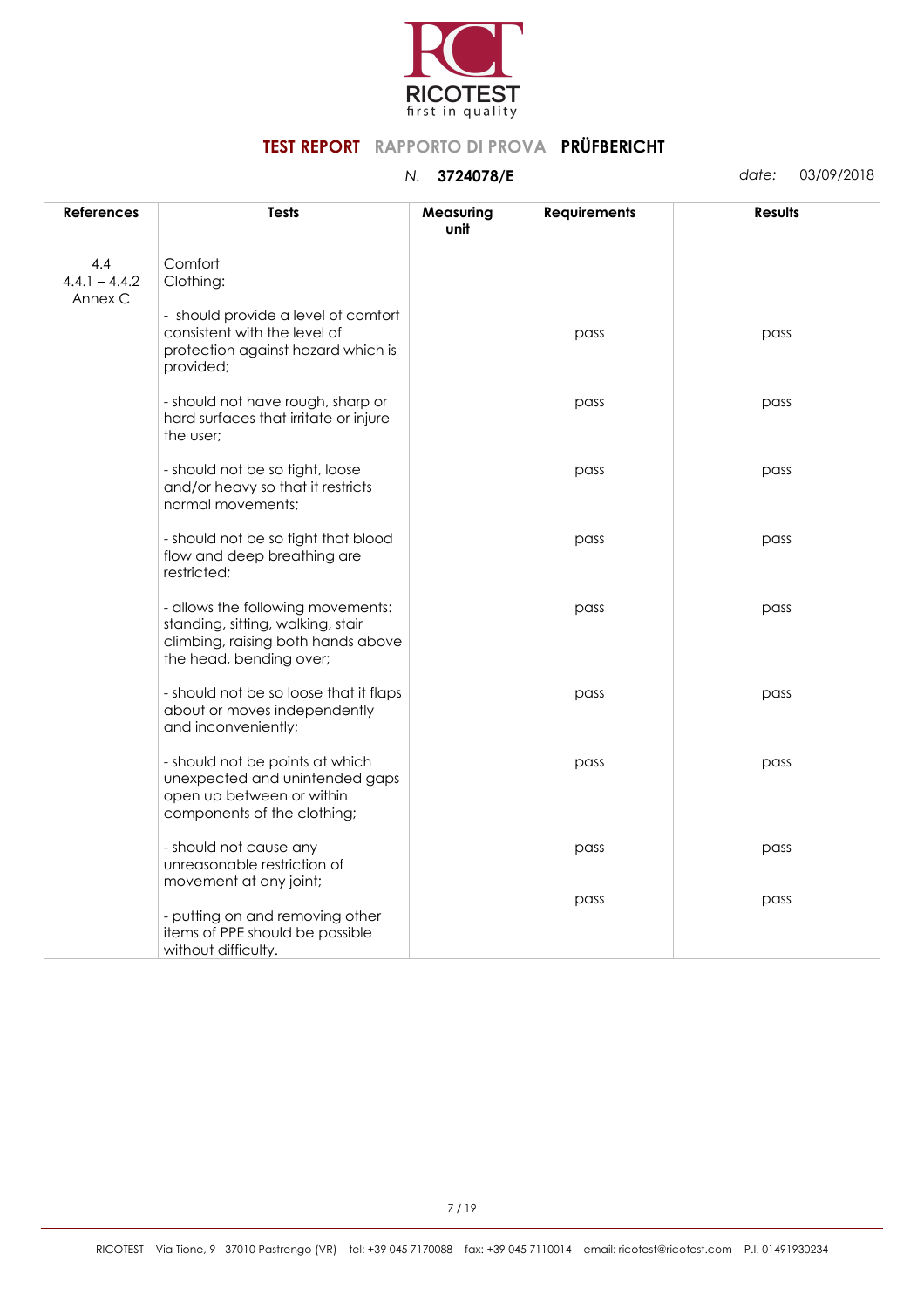

| References                        | <b>Tests</b>                                                                                                                | Measuring<br>unit | <b>Requirements</b> | <b>Results</b> |
|-----------------------------------|-----------------------------------------------------------------------------------------------------------------------------|-------------------|---------------------|----------------|
| 4.4<br>$4.4.1 - 4.4.2$<br>Annex C | Comfort<br>- armholes, crotch and other<br>elements of clothing design are<br>appropriately proportioned and<br>positioned; |                   | pass                | pass           |
|                                   | - the range of adjustment<br>available is adequate;                                                                         |                   | pass                | pass           |
|                                   | - arms and legs of the clothing<br>should not be so long that they<br>interfere with hand and foot<br>movements.            |                   | pass                | pass           |
|                                   |                                                                                                                             |                   |                     |                |
|                                   |                                                                                                                             |                   |                     |                |
|                                   |                                                                                                                             |                   |                     |                |
|                                   |                                                                                                                             |                   |                     |                |
|                                   |                                                                                                                             |                   |                     |                |
|                                   |                                                                                                                             |                   |                     |                |
|                                   |                                                                                                                             |                   |                     |                |
|                                   |                                                                                                                             |                   |                     |                |
|                                   |                                                                                                                             |                   |                     |                |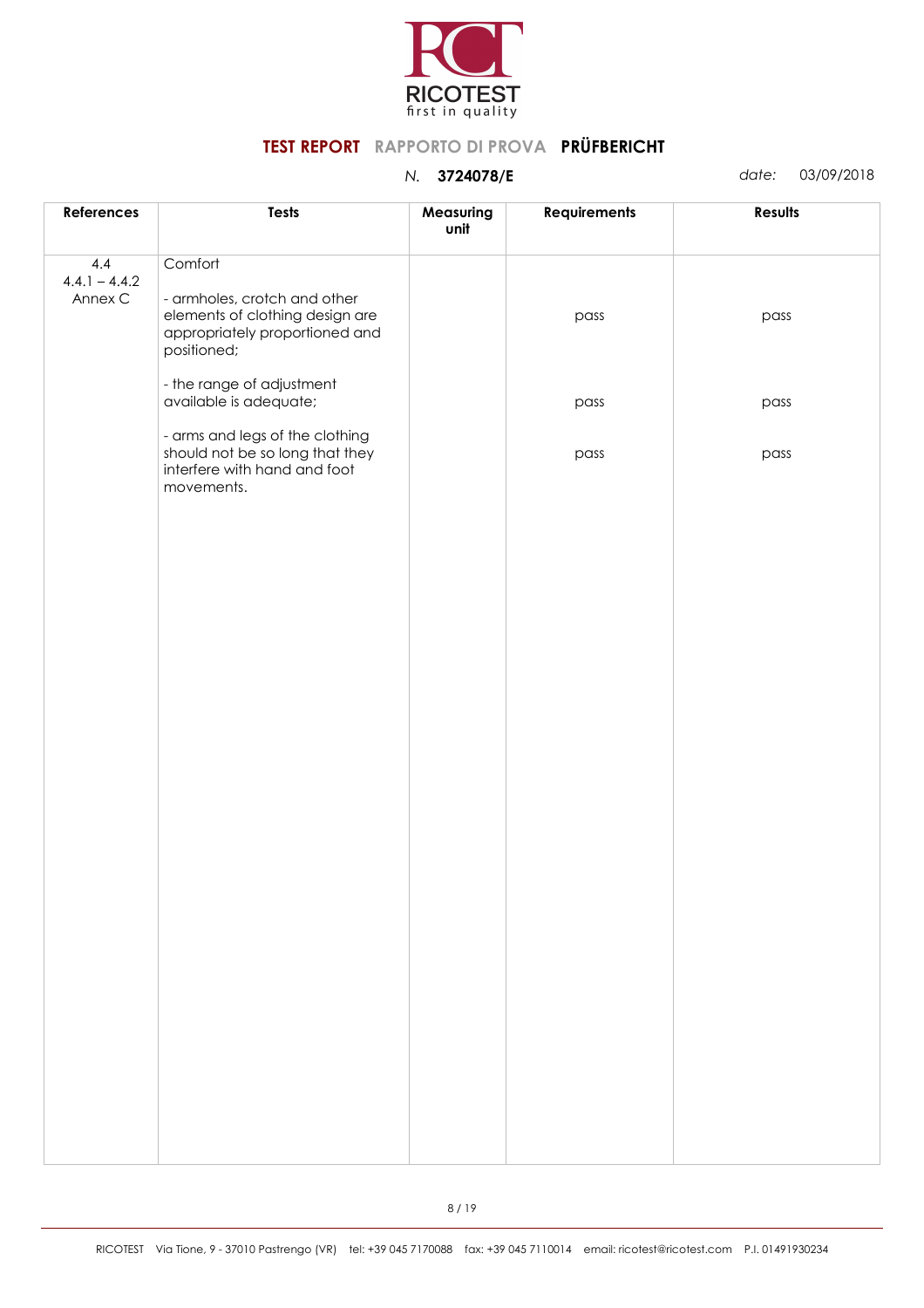

| <b>Tests</b>                                                                                                                                                                                                                                                                                                                                | Measuring<br>unit | <b>Requirements</b>                                                                                                                                                                                                                                    | <b>Results</b>                                                                                     |
|---------------------------------------------------------------------------------------------------------------------------------------------------------------------------------------------------------------------------------------------------------------------------------------------------------------------------------------------|-------------------|--------------------------------------------------------------------------------------------------------------------------------------------------------------------------------------------------------------------------------------------------------|----------------------------------------------------------------------------------------------------|
| Protective garments for motorcycle<br>riders                                                                                                                                                                                                                                                                                                |                   |                                                                                                                                                                                                                                                        |                                                                                                    |
| Class of protection<br>- declared<br>- verified                                                                                                                                                                                                                                                                                             |                   | AAA, AA, A, B or C<br>AAA, AA, A, B or C                                                                                                                                                                                                               | $\mathsf{A}$<br>A                                                                                  |
| <b>Innocuousness</b>                                                                                                                                                                                                                                                                                                                        |                   | Materials shall not<br>adversely affect the<br>health or hygiene of<br>the user, materials shall<br>not release substances<br>generally know to be<br>toxic, carcinogenic,<br>mutagenic, allergenic,<br>toxic to reproduction<br>or otherwise harmful. | pass                                                                                               |
| <b>Dimensional stability of garments</b>                                                                                                                                                                                                                                                                                                    |                   |                                                                                                                                                                                                                                                        |                                                                                                    |
| Dimensional changing due to<br>cleaning                                                                                                                                                                                                                                                                                                     |                   | (5 washing cycles at<br>$30^{\circ}$ C)                                                                                                                                                                                                                | washing procedure: 3G<br>drying procedure: A                                                       |
| Whole garment                                                                                                                                                                                                                                                                                                                               |                   |                                                                                                                                                                                                                                                        |                                                                                                    |
| Domestic washing<br><b>Jacket</b><br>Measure a<br>$\bullet$<br>Measure b<br>$\bullet$<br>Measure c<br>$\bullet$<br>Measure d<br>$\bullet$<br>Measure e<br>Measure f<br>$\bullet$<br>Measure g1/g2/g3<br>Measure h<br>Measure i<br><b>Trouser</b><br>Measure a<br>$\bullet$<br>Measure b<br>Measure c<br>Measure d<br>Measure e<br>Measure f | %                 | $\geq -5$ and $\leq +5$                                                                                                                                                                                                                                | $\mathsf{O}$<br>$-0,5$<br>$-0,5$<br>0<br>0<br>$-0,5$<br>$-0,5/-0,5/-0,5$<br>$\mathsf{O}$<br>$-0,5$ |
|                                                                                                                                                                                                                                                                                                                                             | Measure g         |                                                                                                                                                                                                                                                        |                                                                                                    |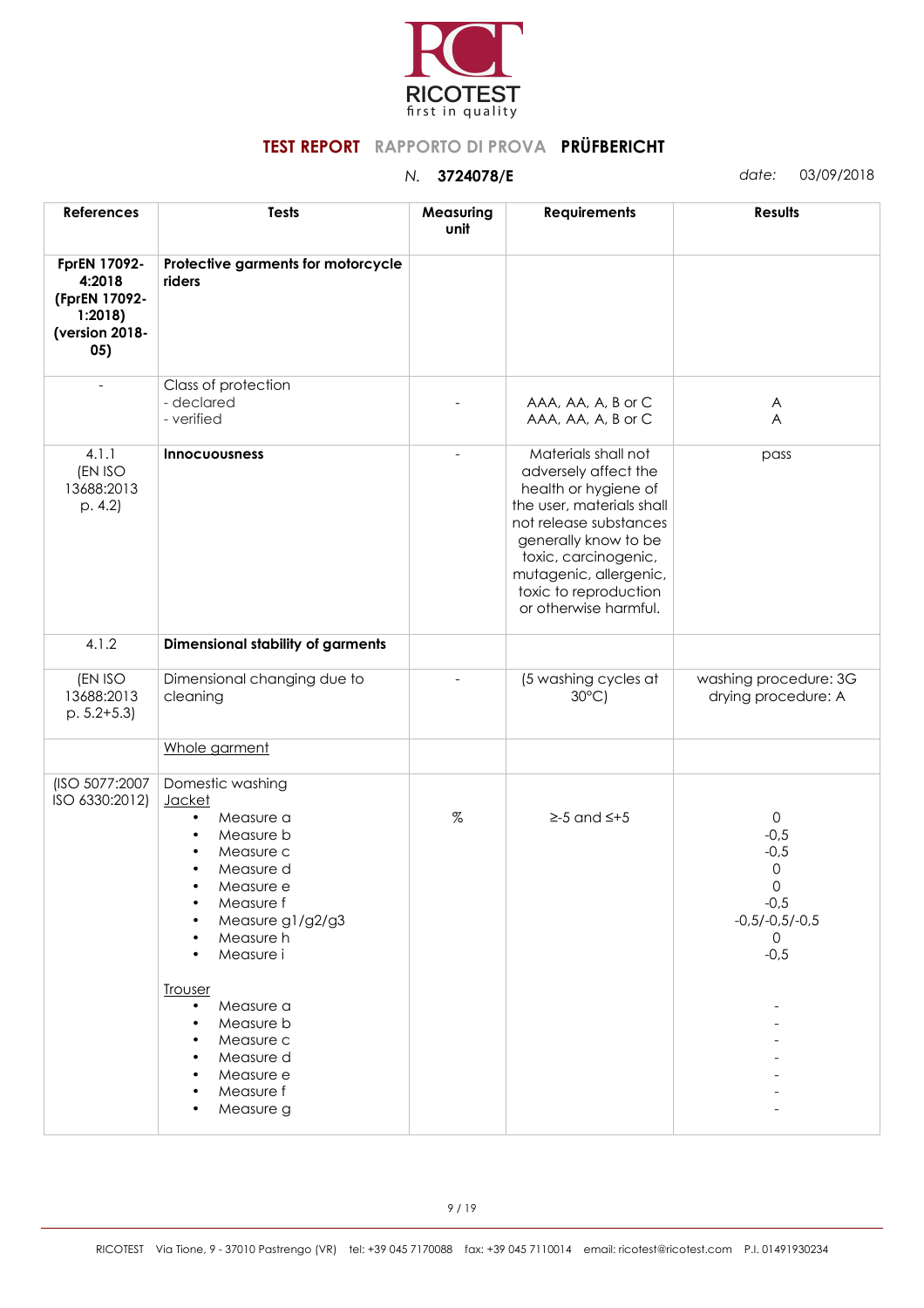

| <b>References</b> | <b>Tests</b>                                             | Measuring<br>unit | <b>Requirements</b>                                                                                                                                                                                                                                                           | Results |
|-------------------|----------------------------------------------------------|-------------------|-------------------------------------------------------------------------------------------------------------------------------------------------------------------------------------------------------------------------------------------------------------------------------|---------|
|                   | After cleaning washing marking<br>shall be legible       |                   | pass                                                                                                                                                                                                                                                                          | pass    |
| 4.1.3             | <b>Garment and samples</b><br>performance after cleaning |                   |                                                                                                                                                                                                                                                                               |         |
| $\overline{a}$    | General<br>(not required for class B)                    |                   | Garments and<br>samples shall be<br>cleaned according to<br>EN ISO 13688:2013, 5.2<br>prior to testing and<br>shall conform to the<br>requirements specified<br>in 4.2 to 4.8 of this<br>standard after the<br>required number of<br>cleanings, if<br>applicable              | pass    |
| $\overline{a}$    | General<br>(not required for class B)                    |                   | For garments with<br>removable mandatory<br>or optional impact<br>protectors, where<br>according to the<br>manufacturer's<br>instructions the<br>protectors are to be<br>removed prior to<br>cleaning, the<br>protectors shall be<br>able to be reinstalled<br>after cleaning | pass    |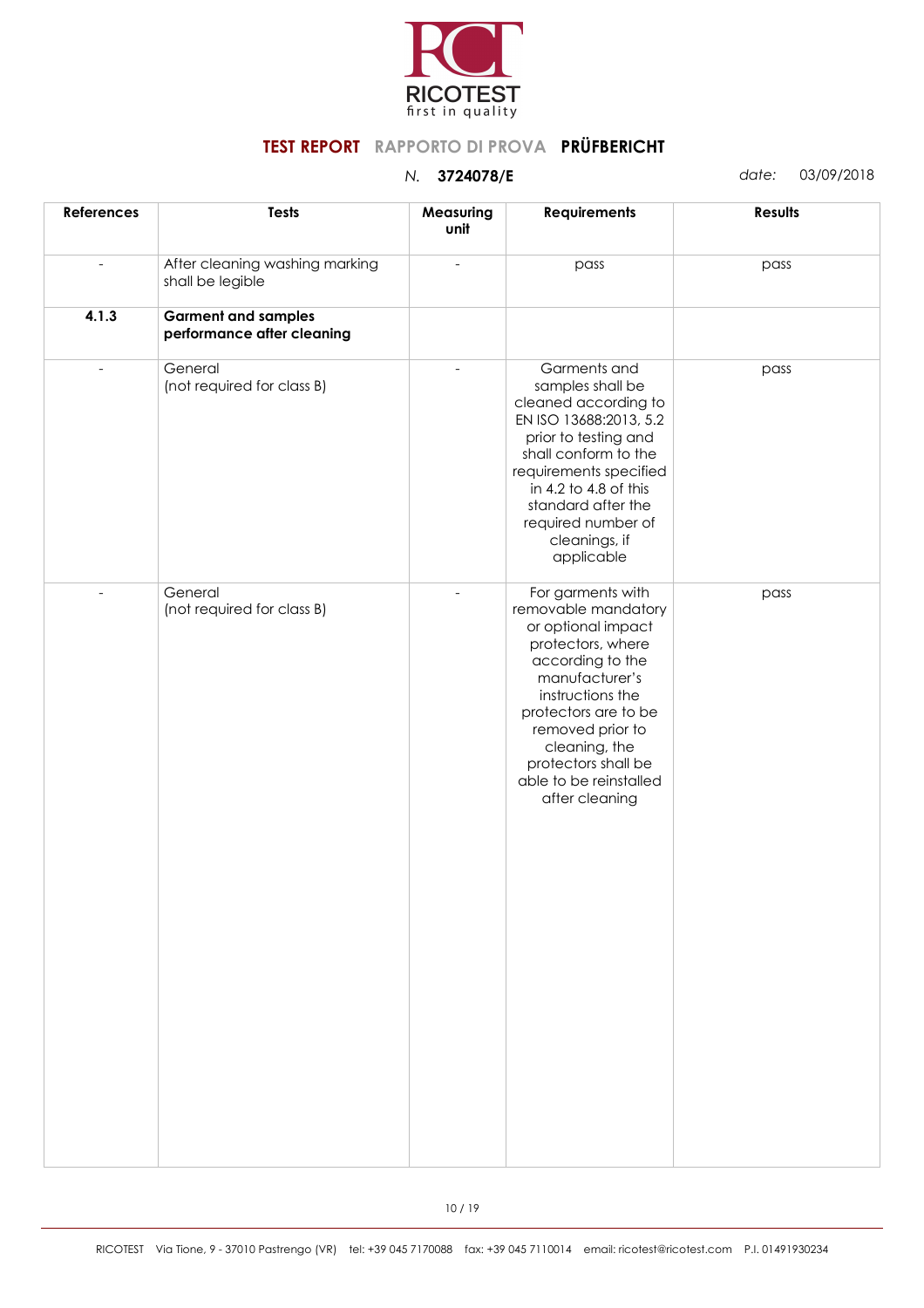

| <b>References</b>                                   | <b>Tests</b>                                                                                                                                                                                                                                                                                                                                         | Measuring<br>unit | <b>Requirements</b>                  | <b>Results</b>       |
|-----------------------------------------------------|------------------------------------------------------------------------------------------------------------------------------------------------------------------------------------------------------------------------------------------------------------------------------------------------------------------------------------------------------|-------------------|--------------------------------------|----------------------|
| 4.2                                                 | Impact energy absorption                                                                                                                                                                                                                                                                                                                             |                   |                                      |                      |
| 4.2.1<br>(Table 1)<br>(not required<br>for class B) | Impact protection shall be present<br>in the garment according to table                                                                                                                                                                                                                                                                              |                   | pass                                 | pass                 |
|                                                     | For garments with pockets for<br>optional impact protectors, there<br>can be at least one type of impact<br>protector that is available for each<br>protector pocket;                                                                                                                                                                                |                   | pass                                 | pass                 |
|                                                     | All impact protectors present in a<br>garment, whether mandatory or<br>optional, shall meet at least the<br>Level 1 requirements according to<br>the standards listed in Table 1.<br>Pockets intended for impact<br>protectors shall not contain any<br>other items other than impact<br>protectors complying with the<br>applicable part of EN1621; |                   | Pass                                 | Pass                 |
|                                                     | EN 1621-1 protectors shall be<br>positioned in the garment so that<br>they cover the appropriate body<br>part according to the relevant<br>impact protector standard. This<br>requirement applies also to<br>optional protectors (EN 1621-2<br>and/or EN 1621-3) if present;                                                                         |                   | Pass                                 | Pass                 |
|                                                     | Suit/Jackets:<br>- Elbow (mandatory)<br>- Shoulder (mandatory)<br>- Chest (optional)<br>- Back (optional)<br>- Lumbar (optional)                                                                                                                                                                                                                     |                   | pass<br>pass<br>pass<br>pass<br>pass | pass<br>pass<br>pass |
|                                                     | Suits/Trousers:<br>- Knee or knee leg (mandatory)<br>- Hip (mandatory for Class AAA<br>and AA, optional only Class A, B<br>and C garments)                                                                                                                                                                                                           |                   | pass<br>pass                         |                      |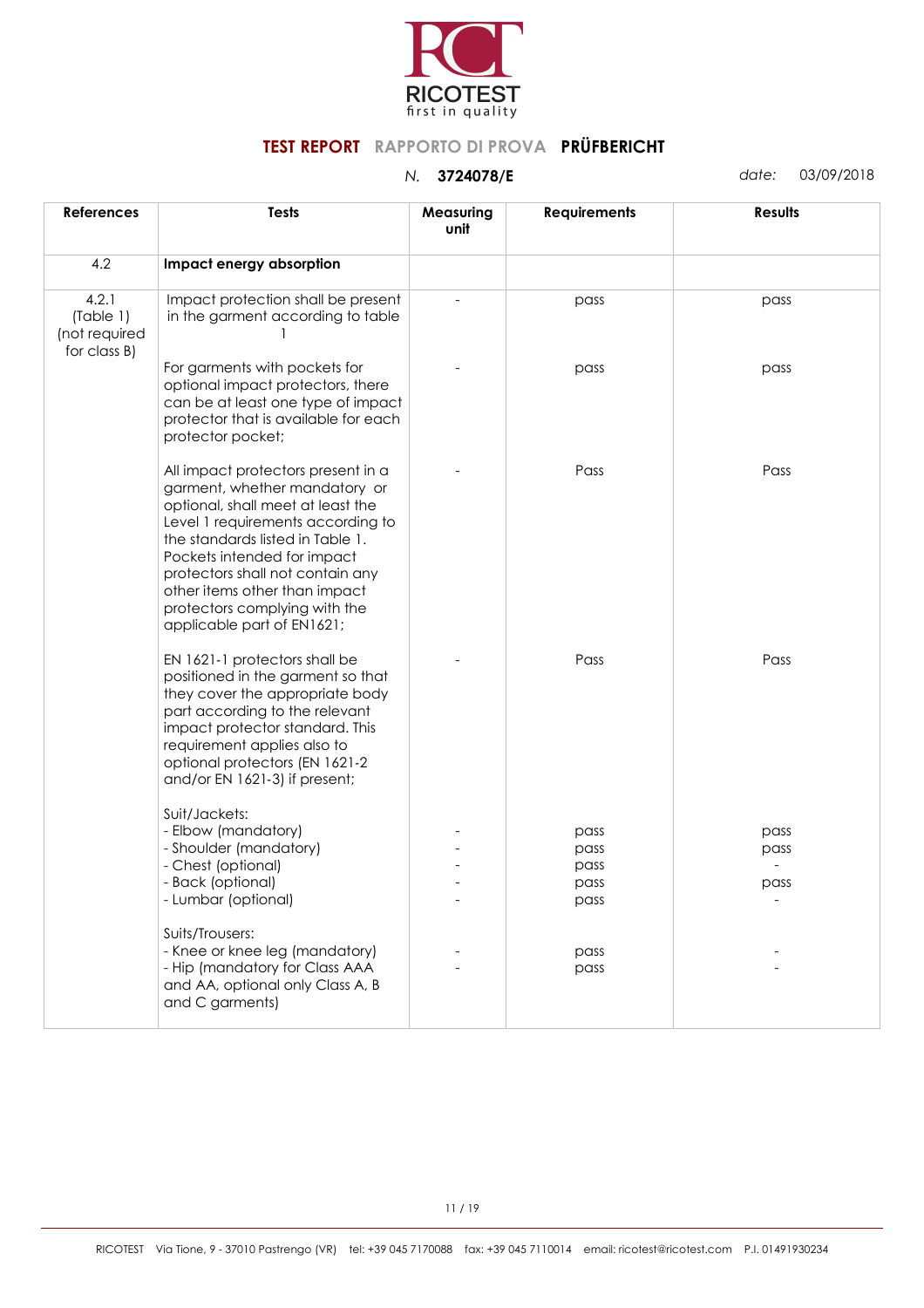

| <b>References</b>               | <b>Tests</b>                                                                                                                                                                                                                                                                                                                                                                                                                                                   | Measuring<br>unit | <b>Requirements</b> | <b>Results</b> |
|---------------------------------|----------------------------------------------------------------------------------------------------------------------------------------------------------------------------------------------------------------------------------------------------------------------------------------------------------------------------------------------------------------------------------------------------------------------------------------------------------------|-------------------|---------------------|----------------|
| 4.2.2<br>(5.5)<br>(not required | Impact protector location and<br>fixation                                                                                                                                                                                                                                                                                                                                                                                                                      |                   |                     |                |
| for class B)                    | Internal or external impact<br>protectors present in or on<br>garments shall be correctly aligned<br>in or on the garment no matter<br>which system is used to hold them<br>in place                                                                                                                                                                                                                                                                           |                   | pass                | pass           |
|                                 | Garments, with impact protector<br>pockets for location of optional<br>impact protectors listed in the<br>information notice for users, shall<br>be manufactured to ensure<br>correct positioning of the inserted<br>impact<br>protector EN 1621-1, EN 1621-2,<br>prEN 1621-3, and EN 1621-4<br>protectors shall be positioned in<br>the<br>garment so that they cover the<br>appropriate body part according<br>to the relevant impact protector<br>standard. |                   | pass                | pass           |
|                                 | Impact protectors shall be<br>appropriately placed and<br>restrained according to the test<br>method described in prEN<br>17092-1:2017, 5.2.2 and 5.4.2.                                                                                                                                                                                                                                                                                                       |                   | pass                | pass           |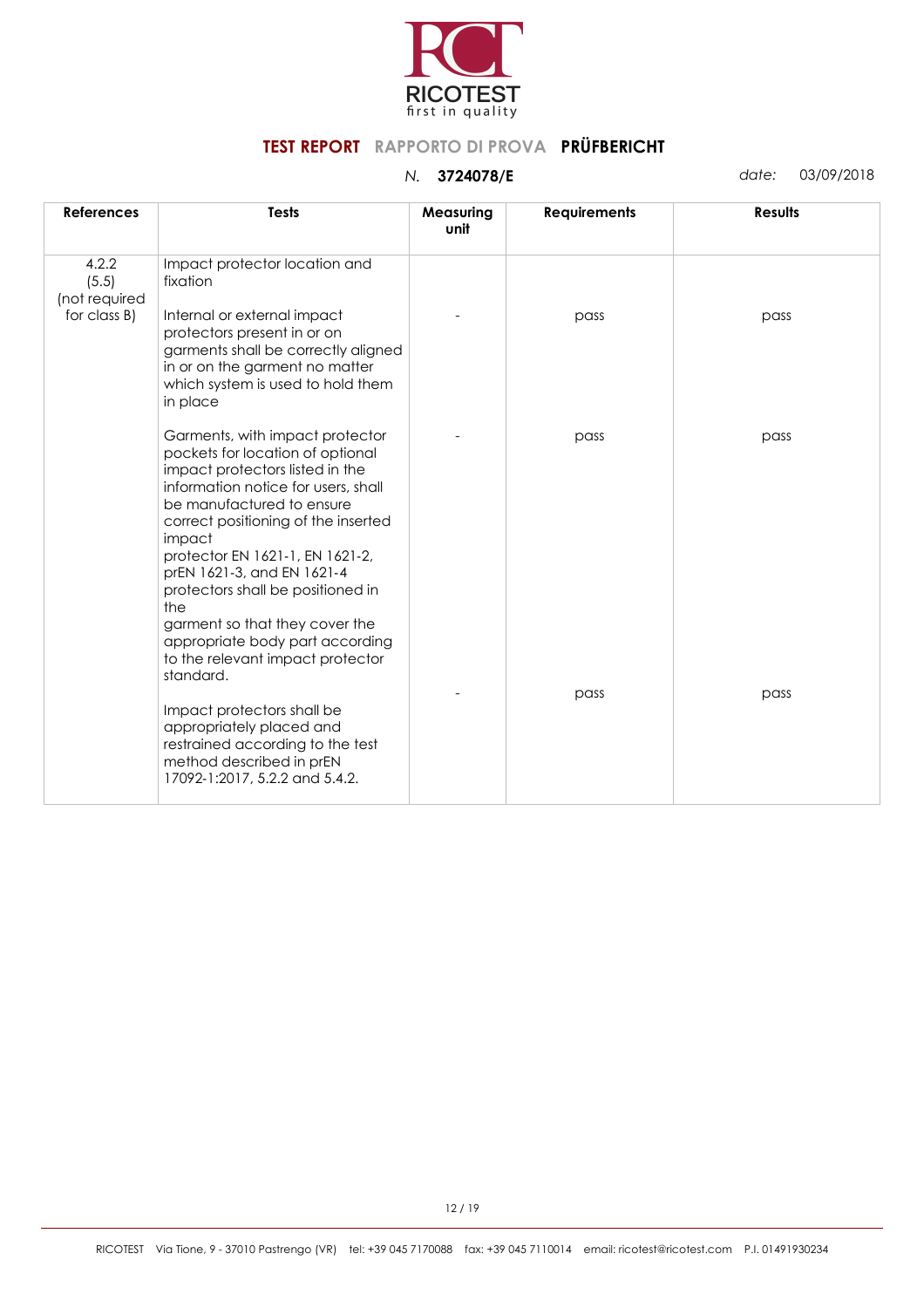

| <b>References</b>                               | <b>Tests</b>                                                                                                                                                                                                             | Measuring<br>unit | <b>Requirements</b> | <b>Results</b> |
|-------------------------------------------------|--------------------------------------------------------------------------------------------------------------------------------------------------------------------------------------------------------------------------|-------------------|---------------------|----------------|
| 4.2.2<br>(5.5)<br>(not required<br>for class B) | Restrain of impact protectors:<br>The checks below shall be<br>performed on a garment with<br>protectors worn by an assessor;                                                                                            |                   |                     |                |
|                                                 | a) A visual and tactile check is<br>performed to confirm that<br>protectors are over the correct<br>location on the body also while<br>performing the ergonomic<br>exercises as in clause 5.5.4.3, Table<br>11, point 6; |                   | pass                | pass           |
|                                                 | b) A visual and tactile check of the<br>restraint of protectors in pockets is<br>performed to confirm that the<br>protectors are secure within the<br>pockets;                                                           |                   | pass                | pass           |
|                                                 | c) A visual and tactile check is<br>performed to confirm that<br>protectors restrained by other<br>means are secured in their position;                                                                                  |                   | pass                | pass           |
| 4.3<br>Table 2<br>(5.4)                         | <b>DAM - Impact abrasion resistance</b><br>Note; Results are reported in a<br>specific table, at the end of the<br>report.                                                                                               |                   |                     |                |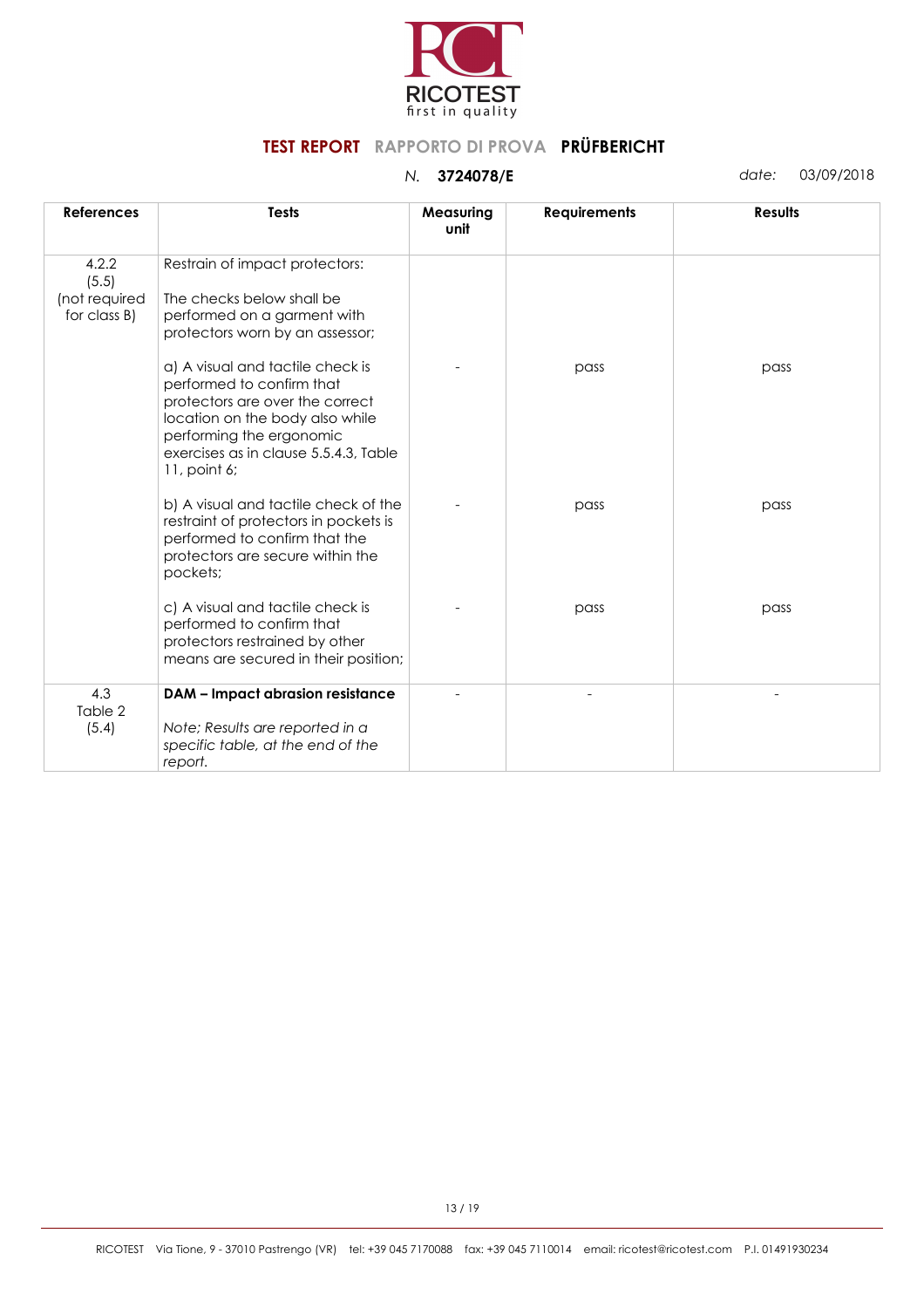

| <b>References</b>                            | <b>Tests</b>                                                                                                                                                                                                                                                            | Measuring<br>unit | <b>Requirements</b> |      | Results |     |     |
|----------------------------------------------|-------------------------------------------------------------------------------------------------------------------------------------------------------------------------------------------------------------------------------------------------------------------------|-------------------|---------------------|------|---------|-----|-----|
| 4.4<br>4.4.1                                 | <b>Structurally strong seams</b>                                                                                                                                                                                                                                        |                   |                     |      |         |     |     |
|                                              | - SSS in the SSL, which are on the<br>exterior of the garment in Zone 1<br>and 2 shall have at least one line of<br>the stitching protected by an SSL<br>material                                                                                                       |                   | pass                |      | pass    |     |     |
|                                              | - If present leather or textile<br>abrasion overlays and<br>reinforcements sewn onto the SSL<br>shall have at least two rows of<br>stitching attaching them to the SSL<br>but are not required to have at<br>least one line of stitching<br>protected.                  |                   | Pass                |      |         |     |     |
|                                              | - If present external rigid or semi-<br>rigid reinforcements sewn into<br>("window stitched") or onto the SSL<br>shall have at least two rows of<br>stitching attaching them to the SSL<br>but are not required to have at<br>least one line of stitching<br>protected. |                   | pass                |      |         |     |     |
|                                              |                                                                                                                                                                                                                                                                         |                   |                     |      | seam:   |     |     |
| 4.4.2                                        | Seam strength:                                                                                                                                                                                                                                                          |                   |                     | a    | b       | C   | d   |
| Table 3<br>(EN 13594:2015<br>p. 6.7 Annex B) | -zone 1                                                                                                                                                                                                                                                                 | N/mm              | $\geq 6$            |      |         |     |     |
|                                              | - zone 2                                                                                                                                                                                                                                                                |                   | $\geq 6$            | 11,7 |         |     |     |
|                                              | - zone 3                                                                                                                                                                                                                                                                |                   | $\geq 4$            | 11,7 |         |     |     |
|                                              | - protector pocket material<br>(if present)                                                                                                                                                                                                                             |                   | $\geq 4$            |      | 4,1     | 4,2 | 4,4 |
|                                              |                                                                                                                                                                                                                                                                         |                   |                     |      |         |     |     |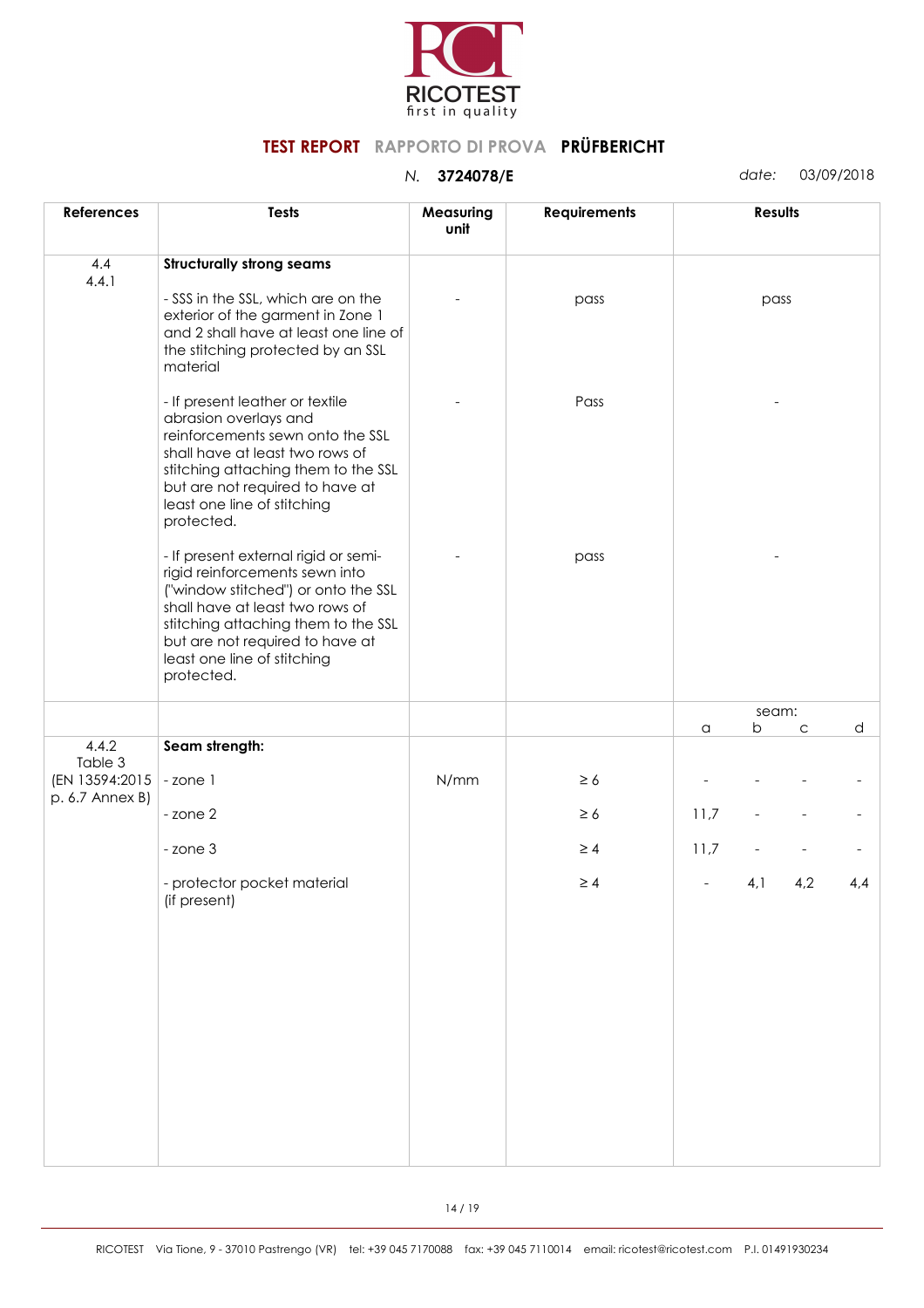

| <b>Tests</b>                                                                                                                                                  | Measuring<br>unit                                  | <b>Requirements</b>                               | Results        |
|---------------------------------------------------------------------------------------------------------------------------------------------------------------|----------------------------------------------------|---------------------------------------------------|----------------|
|                                                                                                                                                               |                                                    |                                                   | material:<br>9 |
| <b>Tear strength</b>                                                                                                                                          |                                                    |                                                   |                |
| -zone 1<br>direction a:                                                                                                                                       | $\mathsf{N}$                                       | $\geq 35$                                         |                |
|                                                                                                                                                               |                                                    |                                                   |                |
| direction a:<br>direction b:                                                                                                                                  |                                                    | $\geq 25$                                         |                |
| - zone 3<br>direction a:<br>direction b:                                                                                                                      |                                                    | $\geq 25$                                         |                |
| - protector pocket material<br>(if present)<br>direction a:                                                                                                   |                                                    | $\geq 10$                                         | 19<br>19       |
| <b>Restraint</b>                                                                                                                                              |                                                    |                                                   |                |
| Garment sleeve restraint                                                                                                                                      |                                                    | shall not be possible to<br>extract the test cone | pass           |
| In the case of loop restraints, the<br>distance between point A and<br>point B shall not be more than 140                                                     |                                                    | pass                                              |                |
| Additional garment construction<br>requirements                                                                                                               |                                                    |                                                   |                |
| Garments shall meet the following<br>requirements, according to their<br>zones, which are determined<br>according to the procedure<br>described in clause 5.2 |                                                    | pass                                              | pass           |
|                                                                                                                                                               | direction b:<br>- zone 2<br>direction b:<br>$\,mm$ |                                                   |                |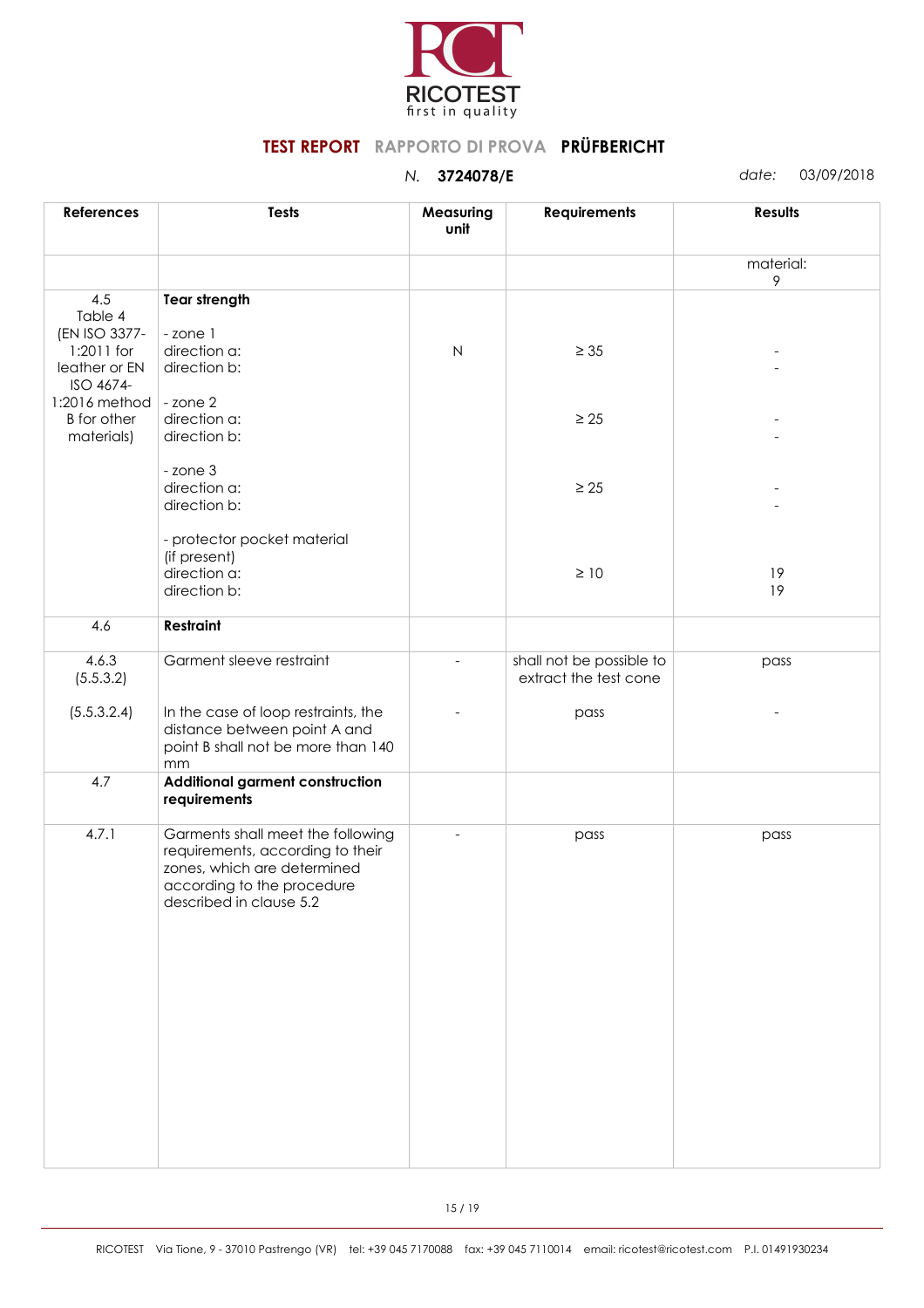

| <b>References</b>                  | <b>Tests</b>                                                                            | Measuring<br>unit | <b>Requirements</b> | <b>Results</b>              |
|------------------------------------|-----------------------------------------------------------------------------------------|-------------------|---------------------|-----------------------------|
| 4.7.2                              | Structural closures                                                                     |                   |                     |                             |
|                                    |                                                                                         |                   |                     | central zip closure         |
| 4.4.2<br>Table 3<br>(EN 13594:2015 | Seam strength of the structural<br>closures:                                            |                   |                     |                             |
| p. 6.7 Annex B)                    | -zone 1                                                                                 | N/mm              | $\geq 6$            |                             |
|                                    | - zone 2                                                                                |                   | $\geq 6$            |                             |
|                                    | - zone 3                                                                                |                   | $\geq 4$            | 17,0                        |
|                                    | Structural closures shall not<br>separate anywhere along their<br>length during testing |                   | pass                | pass                        |
|                                    |                                                                                         |                   |                     |                             |
|                                    |                                                                                         |                   |                     | external pocket zip closure |
| 4.4.2<br>Table 3<br>(EN 13594:2015 | Seam strength of the structural<br>closures:                                            |                   |                     |                             |
| p. 6.7 Annex B)                    | -zone 1                                                                                 | N/mm              | $\geq 6$            |                             |
|                                    | - zone 2                                                                                |                   | $\geq 6$            | 8,3                         |
|                                    | - zone 3                                                                                |                   | $\geq 4$            | 8,3                         |
|                                    | Structural closures shall not<br>separate anywhere along their<br>length during testing |                   | pass                | pass                        |
|                                    |                                                                                         |                   |                     |                             |
|                                    |                                                                                         |                   |                     | vents zip closure           |
| 4.4.2<br>Table 3<br>(EN 13594:2015 | Seam strength of the structural<br>closures:                                            |                   |                     |                             |
| p. 6.7 Annex B)                    | -zone 1                                                                                 | N/mm              | $\geq 6$            |                             |
|                                    | - zone 2                                                                                |                   | $\geq 6$            |                             |
|                                    | - zone 3                                                                                |                   | $\geq 4$            | 7,7                         |
|                                    | Structural closures shall not<br>separate anywhere along their<br>length during testing |                   | pass                | pass                        |
|                                    |                                                                                         |                   |                     |                             |
|                                    |                                                                                         |                   |                     |                             |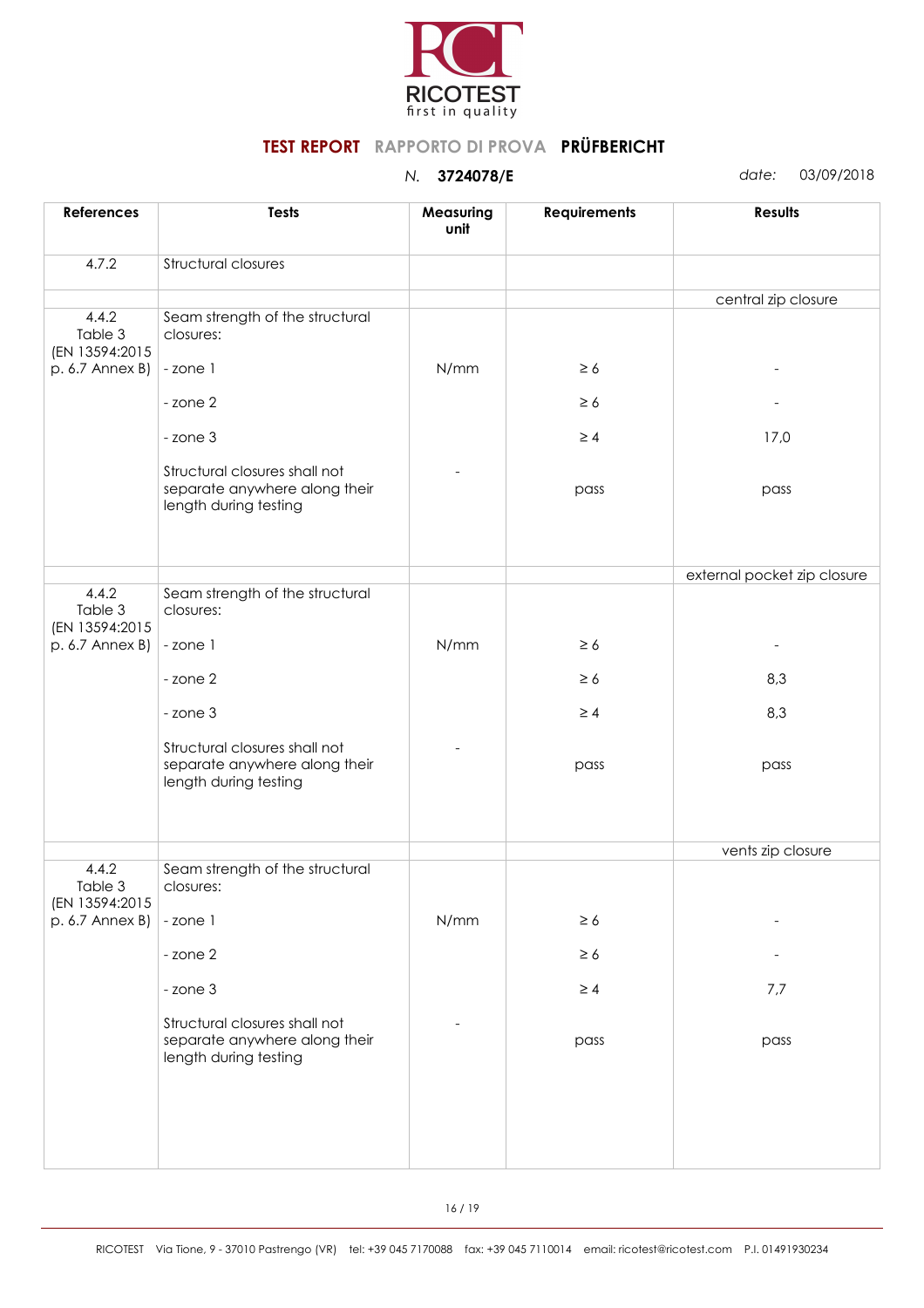

| <b>References</b> | <b>Tests</b>                                                                                                                                                                                                                                                                                                                                                                                                                                                                                                                                                                                                                                                                                                                                                                                                                                                                                                                                                                                                                                                              | Measuring<br>unit | <b>Requirements</b> | <b>Results</b> |
|-------------------|---------------------------------------------------------------------------------------------------------------------------------------------------------------------------------------------------------------------------------------------------------------------------------------------------------------------------------------------------------------------------------------------------------------------------------------------------------------------------------------------------------------------------------------------------------------------------------------------------------------------------------------------------------------------------------------------------------------------------------------------------------------------------------------------------------------------------------------------------------------------------------------------------------------------------------------------------------------------------------------------------------------------------------------------------------------------------|-------------------|---------------------|----------------|
| 4.7.3             | Vents<br>Openings in any zone of the SSL<br>created by vents or vent systems of<br>any type, including vents closed<br>with structural closures or vent<br>systems designed with multiple<br>closures or fastening systems used<br>in combination to create a larger<br>vent area, shall be completely<br>covered by SSL material that meets<br>the applicable zone requirements<br>or the vent opening must be filled<br>with material that meets the<br>applicable zone requirements, with<br>the exception of vents that are<br>single linear openings in Zone 2 or<br>single linear openings crossing from<br>Zone 2 to Zone 3. These Vents may<br>have an opening that is filled with<br>Zone 3 material, provided the vent<br>has been designed so that its<br>opening is restricted to 4 cm or less<br>in width, when measured at 90° to<br>the line of the closure, at any point<br>along the length of the vent. Apart<br>from these exceptions, vents or<br>vent systems crossing over more<br>than one zone shall meet the<br>requirements of the higher zone. |                   | pass                | pass           |
| 4.7.4             | Pockets<br>Pockets creating an opening in the<br>SSL shall have SSL material inside<br>which fills the exposed opening<br>and extends along the interior of<br>the pocket beyond the opening at<br>least an additional 3 cm                                                                                                                                                                                                                                                                                                                                                                                                                                                                                                                                                                                                                                                                                                                                                                                                                                               |                   | pass                | pass           |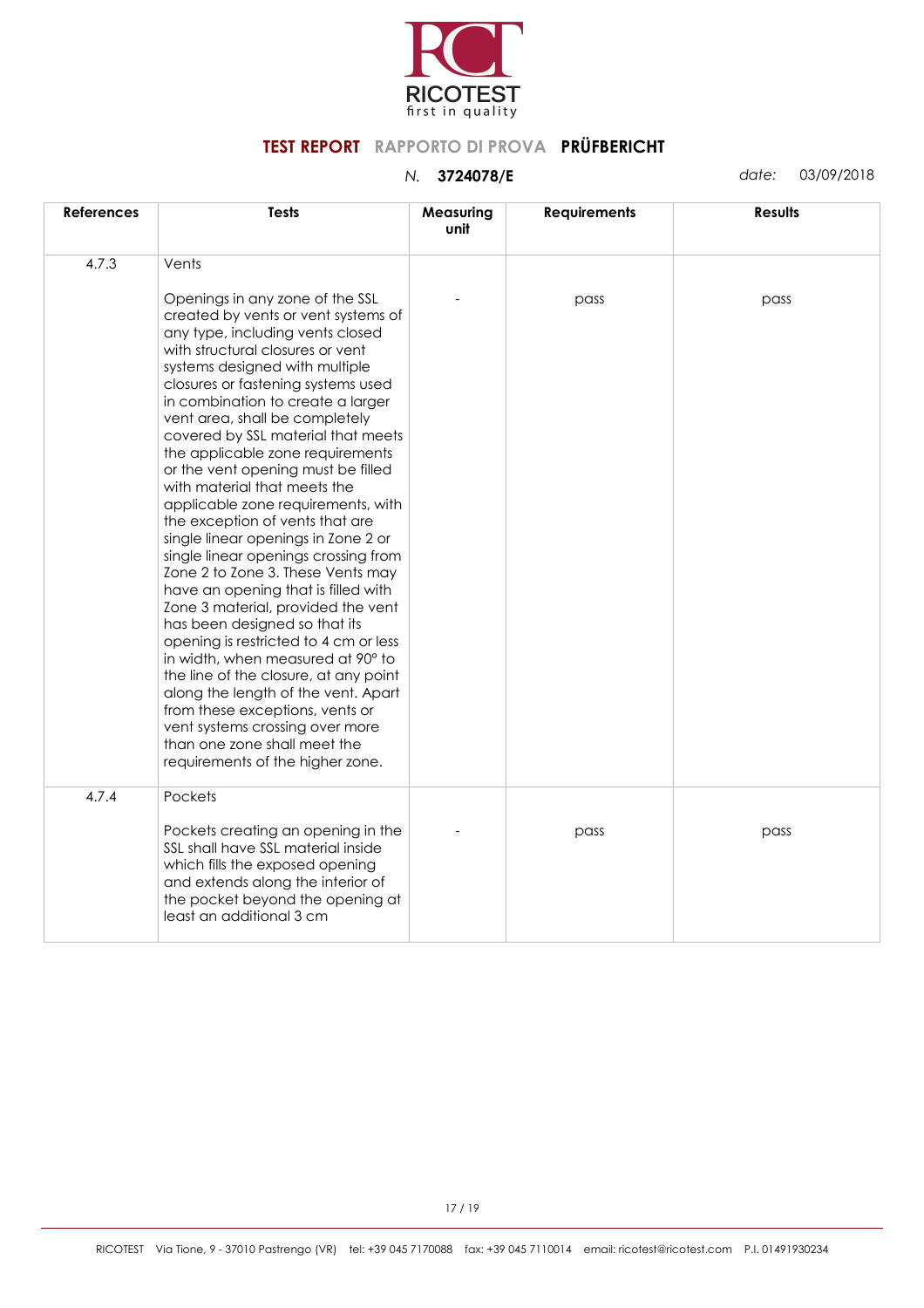

| <b>References</b>        | <b>Tests</b>                                                                                                                                                                                                                                                                     | Measuring<br>unit | <b>Requirements</b> | Results |
|--------------------------|----------------------------------------------------------------------------------------------------------------------------------------------------------------------------------------------------------------------------------------------------------------------------------|-------------------|---------------------|---------|
| 4.8<br>(5.6)<br>table 11 | Fit and ergonomics                                                                                                                                                                                                                                                               |                   |                     |         |
| 1<br>a                   | Pre-donning assessment<br>Can you confirm that no metallic,<br>ceramic, plastic or similar hard<br>materials present as studs, staples,<br>rivets, plates, or other structures,<br>used to form part<br>of the protective layer of the<br>garment, pose a hazard to the<br>user? |                   | yes/no              | yes     |
| $\mathsf b$              | Does the construction of the<br>garment protect the body from<br>such structures when necessary?                                                                                                                                                                                 |                   | yes/no              | yes     |
| $\mathsf C$              | When such features do penetrate<br>the protective layer, the inner<br>surfaces of these features are flush<br>to the protective layer?                                                                                                                                           |                   | yes/no              | yes     |
| d                        | Is the garment free from any rough,<br>sharp or hard components, or<br>other<br>features that might cause irritation<br>or that would make riding<br>hazardous?                                                                                                                  |                   | yes/no              | yes     |
| $\mathbf{2}$             | Is the garment sized in accordance<br>with the manufacturer's fit<br>information and in accordance<br>with the fit instructions supplied in<br>the manufacturer's information<br>notice for users, or according to EN<br>ISO 13688 or is it made-to-measure?                     |                   | yes/no              | yes     |
| 3                        |                                                                                                                                                                                                                                                                                  |                   |                     |         |
| $\alpha$                 | Donning<br>Is It possible to put on the garment<br>and to operate the fasteners and<br>adjusters without impediment?                                                                                                                                                             |                   | yes/no              | yes     |
| $\mathsf b$              | Is it possible to don gloves and<br>helmet while wearing the<br>garment?                                                                                                                                                                                                         |                   | yes/no              | yes     |